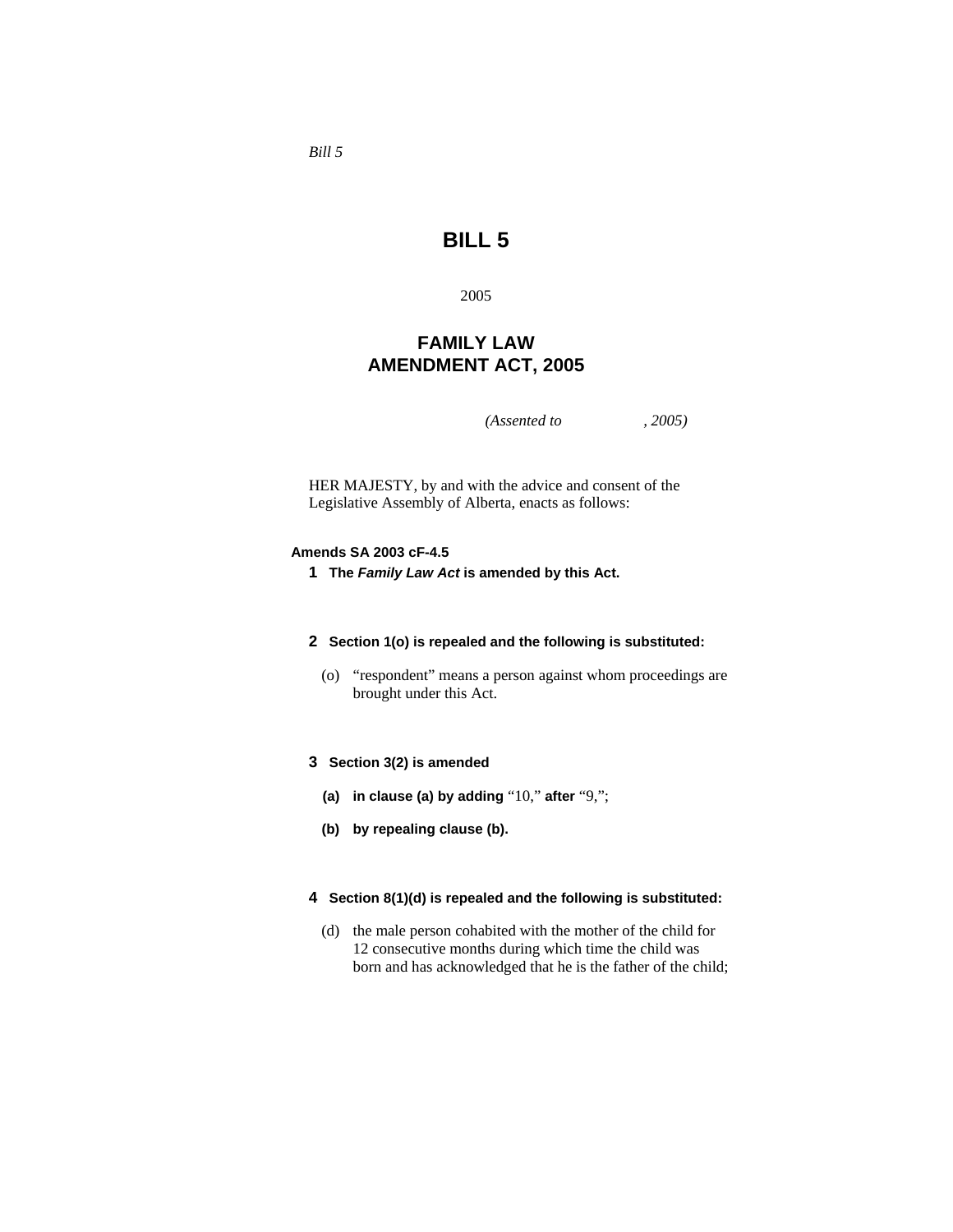## **5 Section 20 is repealed and the following is substituted:**

## **Guardians of child**

**20(1)** This section is subject to any order of the court or agreement to the contrary between the parents of a child regarding the guardianship of the child.

**(2)** The mother and the father of a child are both the guardians of the child where

- (a) the mother and the father were married to each other at the time of the birth of the child,
- (b) the mother and the father were married to each other and the marriage was terminated by
	- (i) a decree of nullity of marriage granted less than 300 days before the birth of the child, or
	- (ii) a judgment of divorce granted less than 300 days before the birth of the child,
- (c) the mother and the father married each other after the birth of the child,
- (d) the mother and the father cohabited with each other for 12 consecutive months during which time the child was born, or
- (e) the mother and the father were each other's adult interdependent partners at the time of the birth of the child or became each other's adult interdependent partners after the birth of the child.

**(3)** Where the mother and the father of a child are not the guardians of the child under subsection (2), the mother and the father are both the guardians of the child until such time as the child begins to usually reside

 (a) with one of the parents, at which time that parent becomes the sole guardian of the child, or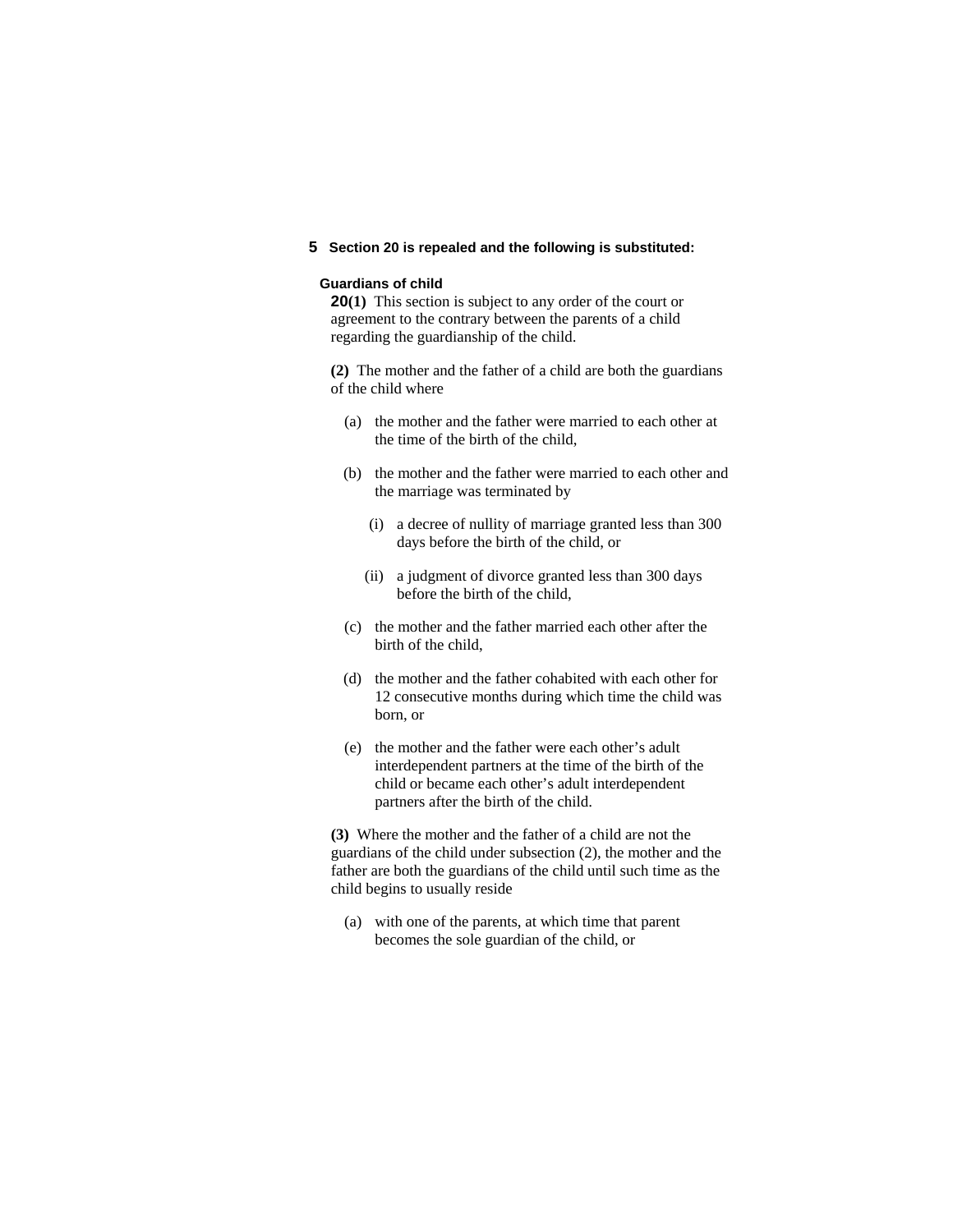(b) with both parents or alternately with each parent for substantially equivalent periods of time, at which time both parents become the guardians of the child.

**(4)** Despite subsection (3), a parent with whom the child has usually resided for one year is a guardian of the child even if the child no longer resides with that parent.

#### **6 Section 21 is amended by repealing subsections (5) and (6) and substituting the following:**

**(5)** Except where otherwise limited by law, including a parenting order, each guardian has the following responsibilities in respect of the child:

- (a) to nurture the child's physical, psychological and emotional development and to guide the child towards independent adulthood;
- (b) to ensure the child has the necessaries of life, including medical care, food, clothing and shelter.

**(6)** Except where otherwise limited by law, including a parenting order, each guardian may exercise the following powers:

- (a) to make day-to-day decisions affecting the child, including having the day-to-day care and control of the child and supervising the child's daily activities;
- (b) to decide the child's place of residence and to change the child's place of residence;
- (c) to make decisions about the child's education, including the nature, extent and place of education and any participation in extracurricular school activities;
- (d) to make decisions regarding the child's cultural, linguistic, religious and spiritual upbringing and heritage;
- (e) to decide with whom the child is to live and with whom the child is to associate;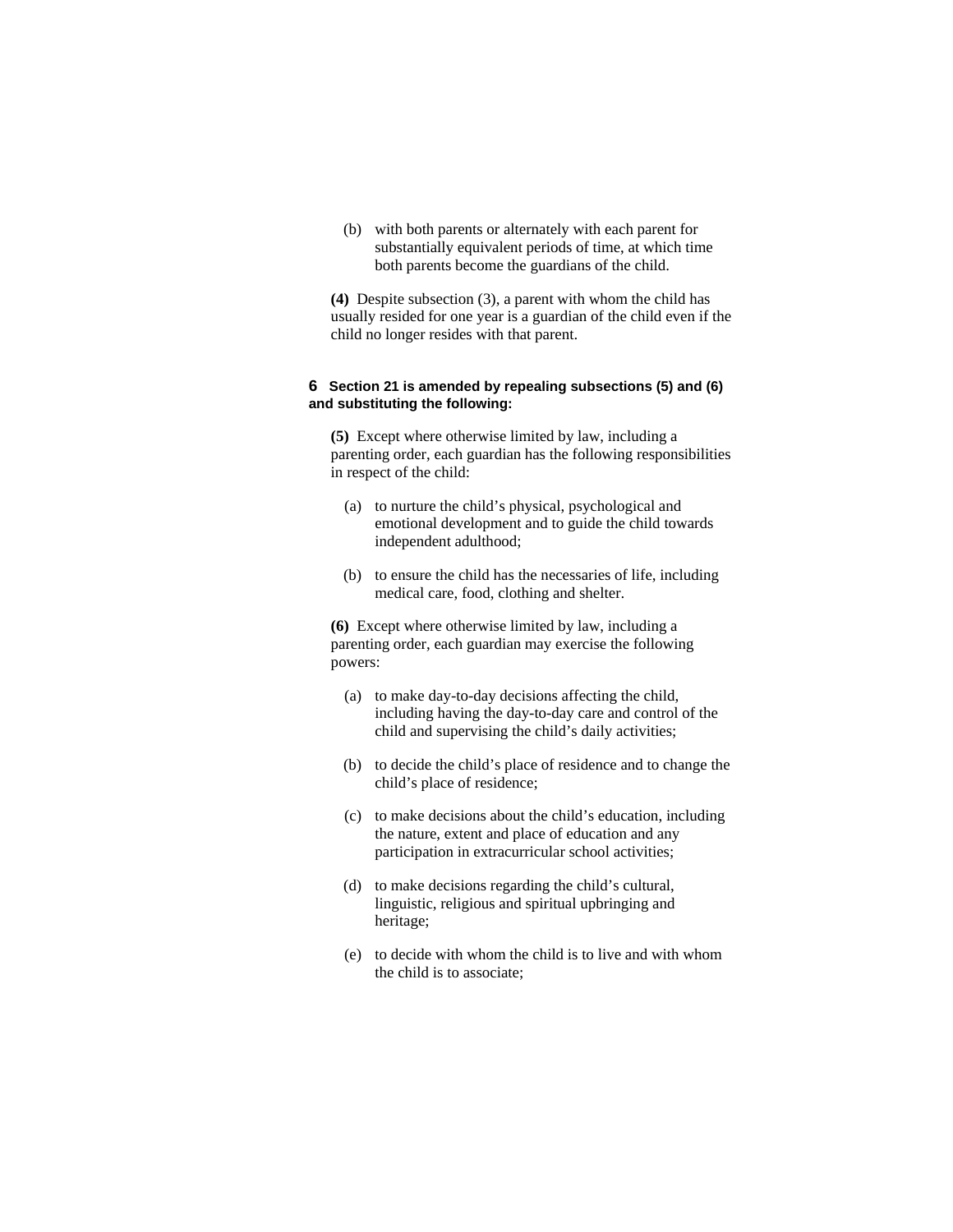- (f) to decide whether the child should work and, if so, the nature and extent of the work, for whom the work is to be done and related matters;
- (g) to consent to medical, dental and other health-related treatment for the child;
- (h) to grant or refuse consent where consent of a parent or guardian is required by law in any application, approval, action, proceeding or other matter;
- (i) to receive and respond to any notice that a parent or guardian is entitled or required by law to receive;
- (j) subject to the *Minors' Property Act* and the *Public Trustee Act*, to commence, defend, compromise or settle any legal proceedings relating to the child and to compromise or settle any proceedings taken against the child;
- (k) to appoint a person to act on behalf of the guardian in an emergency situation or where the guardian is temporarily absent because of illness or any other reason;
- (l) to receive from third parties health, education or other information that may significantly affect the child;
- (m) to exercise any other powers reasonably necessary to carry out the responsibilities of guardianship.

**(7)** A guardian who exercises any of the powers referred to in subsection (6) shall do so in a manner consistent with the evolving capacity of the child.

**(8)** Subsections (2) and (4) do not apply to decisions of a director under the *Child, Youth and Family Enhancement Act*.

**7 Section 23(7) is amended by striking out** "section 24" **and substituting** "section 25".

**8 Section 51(6) is repealed.**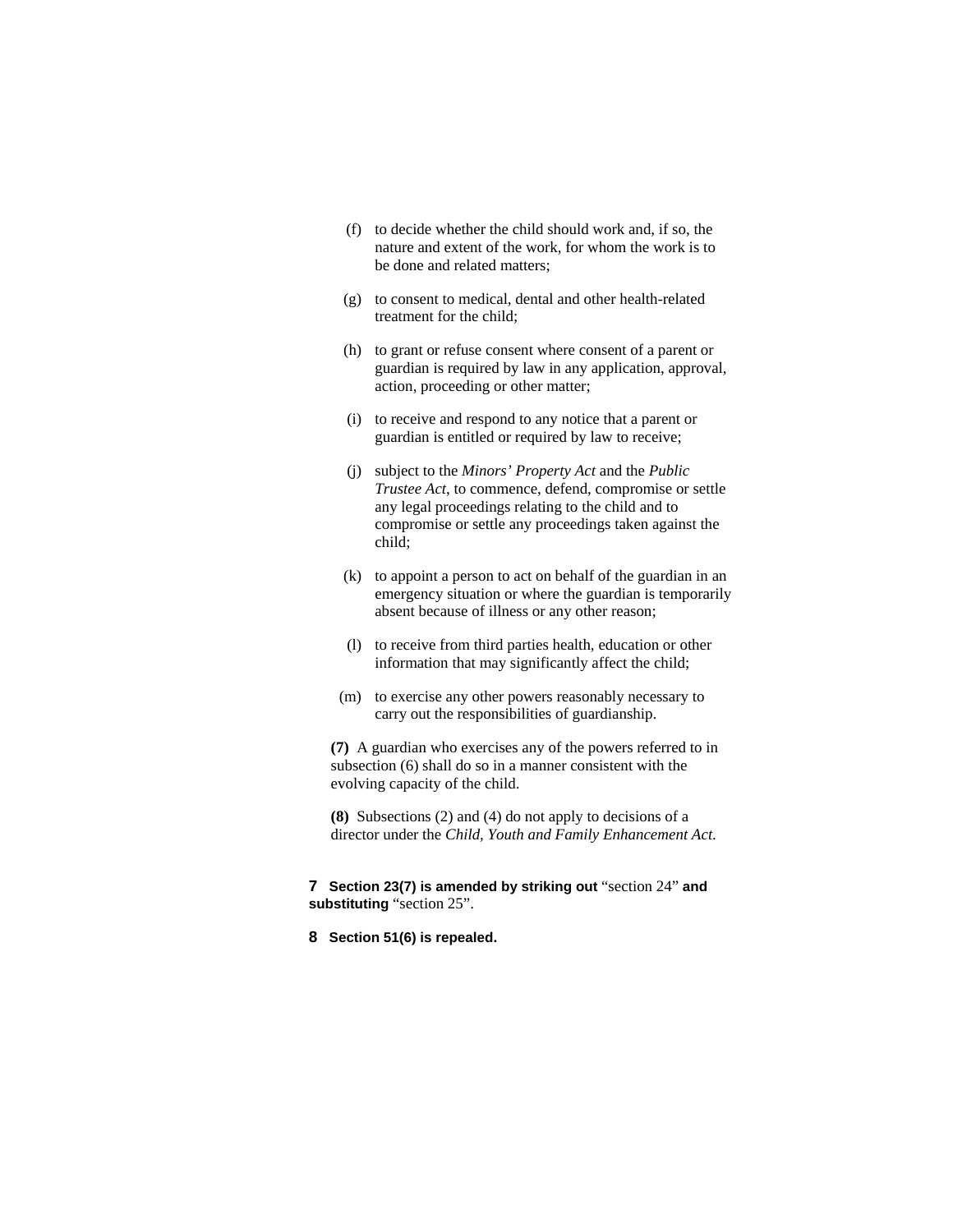**9 Section 66(3)(a) is amended by adding** "or" **after** "sum".

**10 Section 77(4)(a) is amended by striking out** "as" **and substituting** "including those".

**11 Section 87(c) is amended by adding** ", judgment, finding or declaration" **after** "order".

## **12 Section 107 is amended by renumbering clause (a) as clause (a.1) and by adding the following before clause (a.1):**

(a) defining "party" for the purposes of this Act;

## **13 Section 108 is amended**

- **(a) in subsection (5) by striking out** "terminated" **and substituting** "set aside";
- **(b) in subsection (7) by striking out** "access enforcement order under this Act" **and substituting** "enforcement order made under Division 4 of Part 2".

#### **Explanatory Notes**

**1** Amends chapter F-4.5 of the Statutes of Alberta, 2003.

- **2** Section 1(o) presently reads:
	- *1 In this Act,*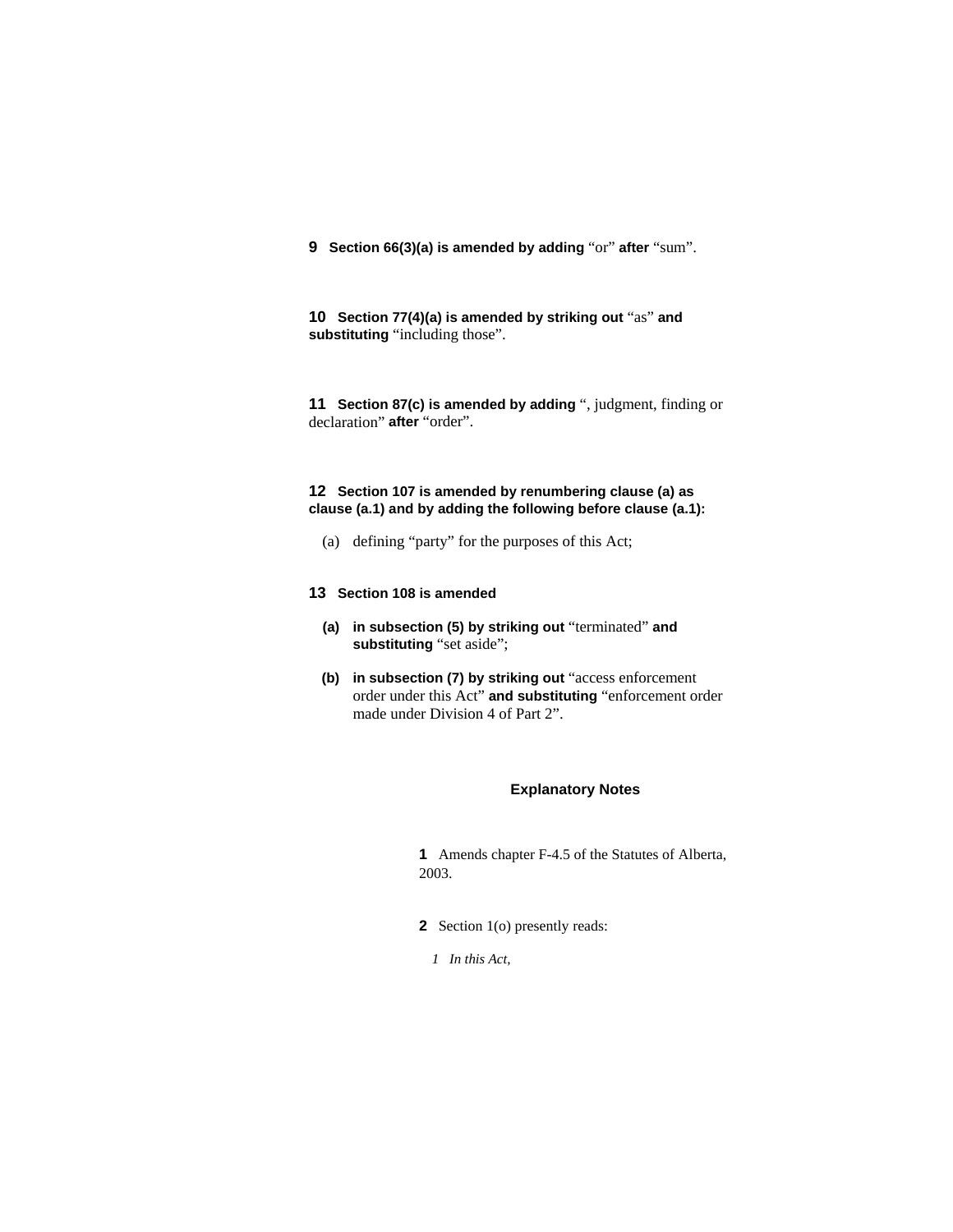*(o) "respondent" means a person who answers or responds to an application under this Part.* 

### **3** Section 3(2) presently reads in part:

*(2) Subject to this section, the Provincial Court has jurisdiction in all matters under this Act except* 

- *(a) to make a declaration under section 9, 12 or 83,*
- *(b) to make orders or give directions under sections 27, 28, 29 and 31(2),*

#### **4** Section 8(1)(d) presently reads:

*8(1) For all purposes of the law of Alberta, unless the contrary is proven on a balance of probabilities, a male person is presumed to* 

*be the biological father of a child in any of the following circumstances:* 

- *(d) the male person cohabited with the mother of the child for at least 12 consecutive months* 
	- *(i) immediately before the child was born, or*
	- *(ii) during which the child was born or immediately after the child was born and has acknowledged that he is the father of the child;*

#### **5** Section 20 presently reads:

*20(1) Unless the court orders otherwise, the joint guardians of a child are* 

- *(a) the mother, and*
- *(b) subject to subsection (2), the father.*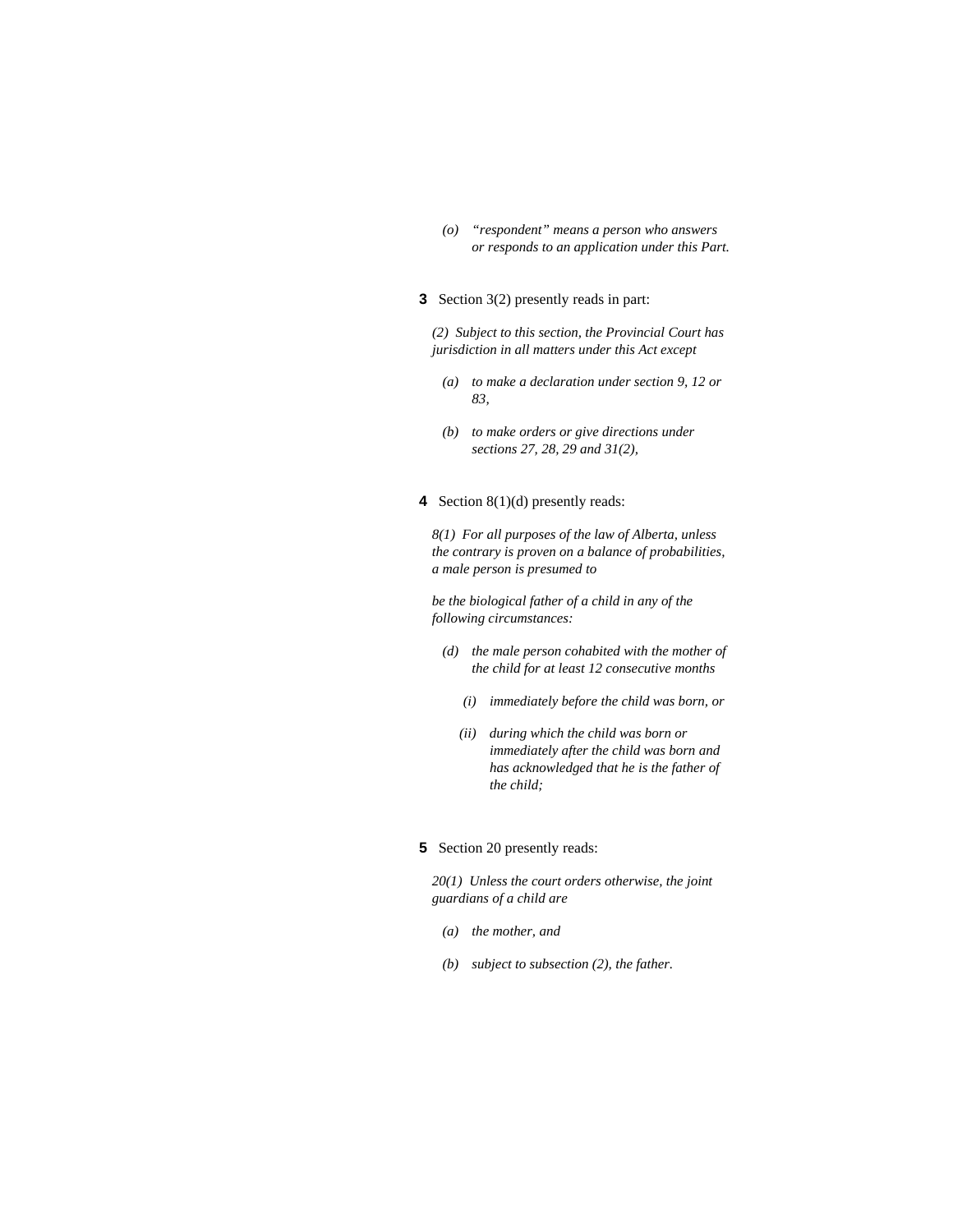*(2) A father referred to in section 1(f)(i) or (iii) is a guardian of the child only if* 

- *(a) the father was the spouse of the mother of the child at the time of the birth of the child,*
- *(b) the father was the spouse of the mother of the child and the marriage was terminated by* 
	- *(i) a decree of nullity of marriage granted less than 300 days before the birth of the child, or*
	- *(ii) a judgment of divorce granted less than 300 days before the birth of the child,*
- *(c) the father became the spouse of the mother of the child after the birth of the child and has acknowledged that he is the father of the child,*
- *(d) the father cohabited with the mother of the child for at least 12 consecutive months* 
	- *(i) immediately before the child was born, or*
	- *(ii) during which the child was born or immediately after the child was born and has acknowledged that he is the father of the child,*

 *or* 

- *(e) the father cohabited with the mother of the child for at least 12 consecutive months and the period of cohabitation ended less than 300 days before the birth of the child.*
- **6** Section 21 presently reads in part:

*(5) Except where otherwise limited by law, including a parenting order, each guardian has the following powers and responsibilities in respect of*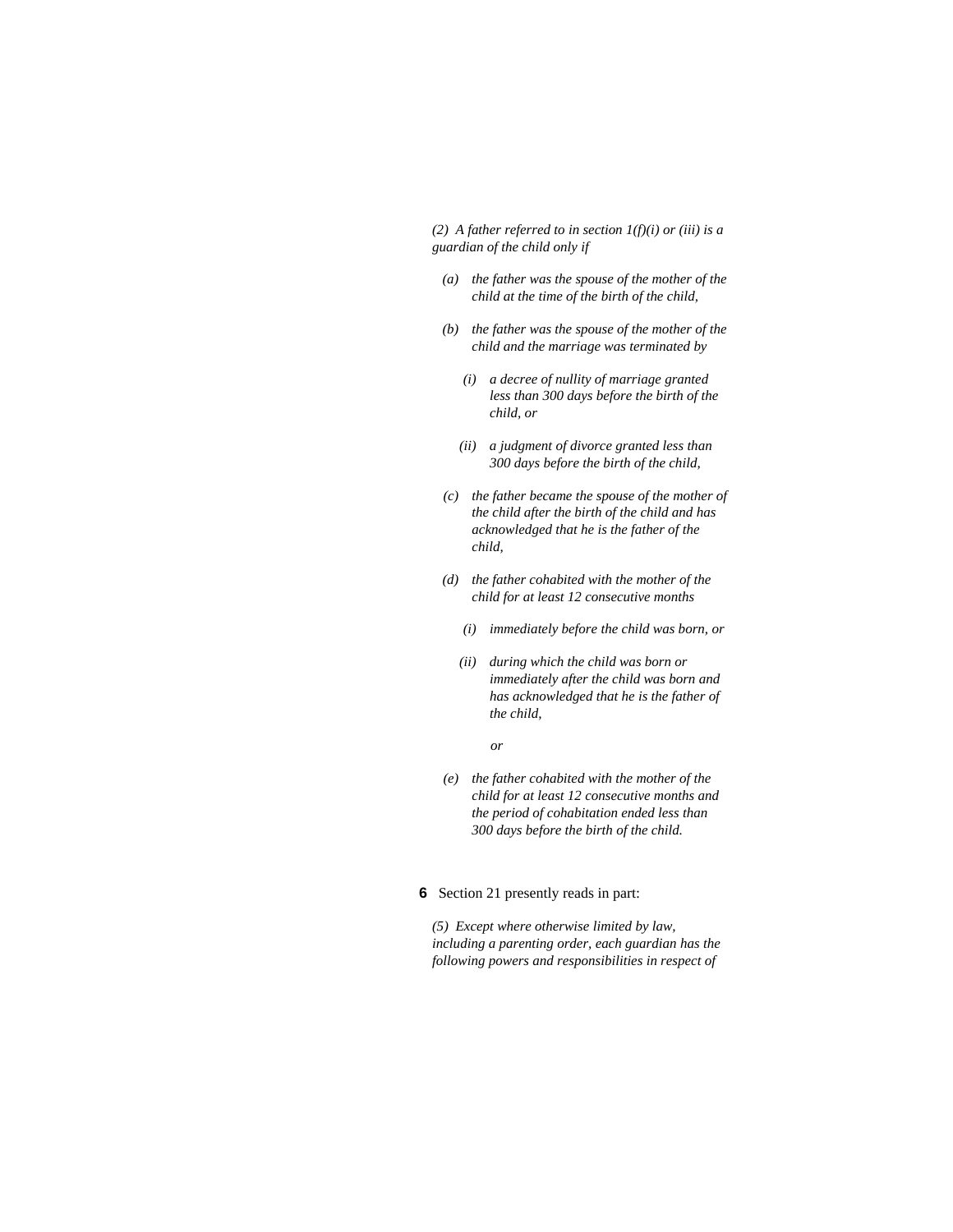*the child and shall exercise them in a manner consistent with the evolving capacity of the child:* 

- *(a) to nurture the child's physical, psychological and emotional development and to guide the child towards independent adulthood;*
- *(b) to ensure the child has the necessaries of life, including medical care, food, clothing and shelter;*
- *(c) to make day to day decisions affecting the child, including having the day to day care and control of the child and supervising the child's daily activities;*
- *(d) to decide the child's place of residence and to change the child's place of residence;*
- *(e) to make decisions about the child's education, including the nature, extent and place of education and any participation in extracurricular school activities;*
- *(f) to make decisions regarding the child's cultural, linguistic, religious and spiritual upbringing and heritage;*
- *(g) to decide with whom the child is to live and with whom the child is to associate;*
- *(h) to decide whether the child should work and, if so, the nature and extent of the work, for whom the work is to be done and related matters;*
- *(i) to consent to medical, dental and other health-related treatment for the child;*
- *(j) to grant or refuse consent where consent of a parent or guardian is required by law in any application, approval, action, proceeding or other matter;*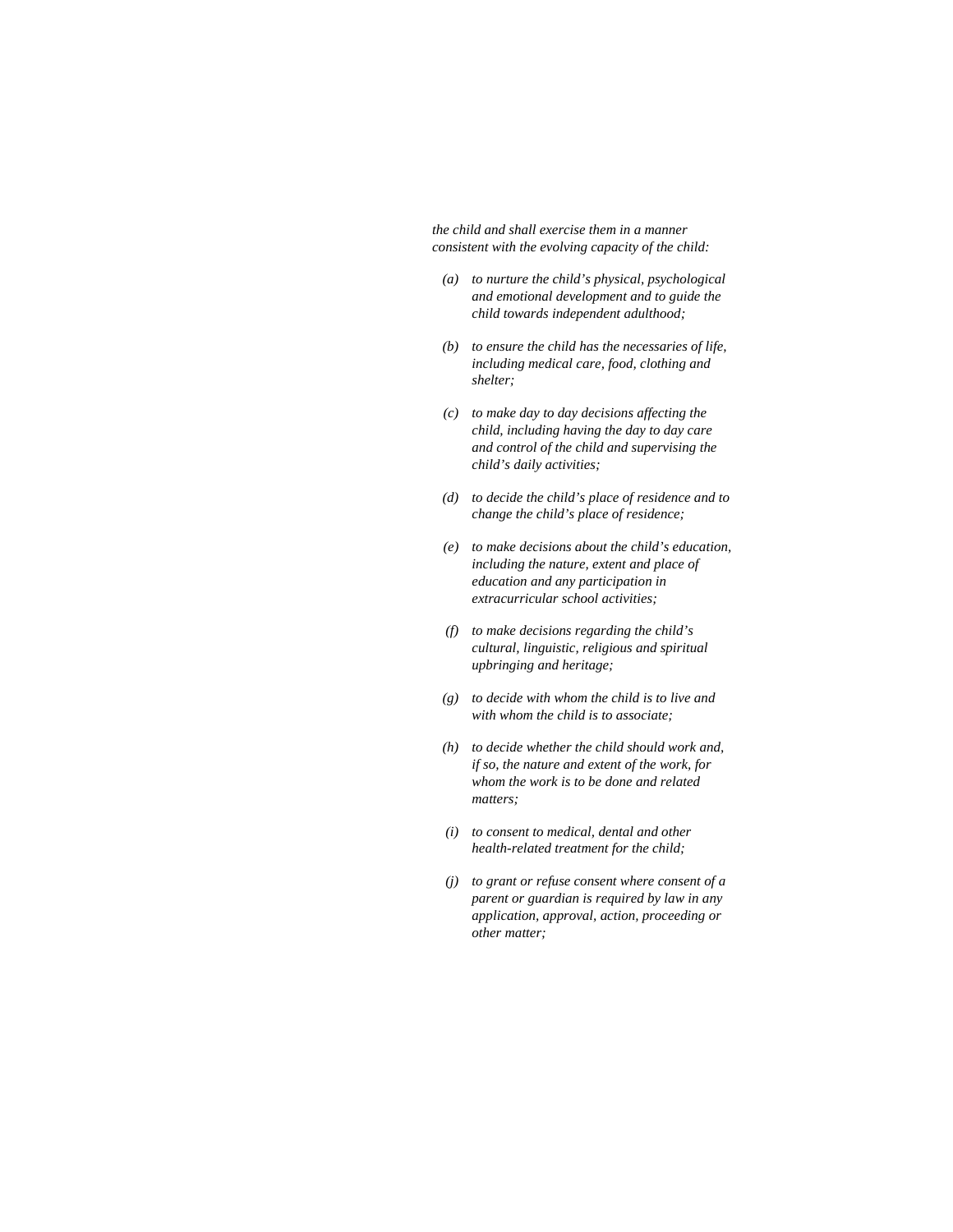- *(k) to receive and respond to any notice that a parent or guardian is entitled or required by law to receive;*
- *(l) subject to the Minors' Property Act and the Public Trustee Act, to commence, defend, compromise or settle any legal proceedings relating to the child and to compromise or settle any proceedings taken against the child;*
- *(m) to appoint a person to act on behalf of the guardian in an emergency situation or where the guardian is temporarily absent because of illness or other reason;*
- *(n) to receive from third parties health, education and other information that may significantly affect the child;*
- *(o) to exercise any other powers reasonably necessary to carry out the responsibilities of guardianship.*

*(6) Subsections (2) and (4) do not apply to decisions of a director under the Child Welfare Act.* 

## **7** Section 23(7) presently reads:

*(7) The court may, in making a guardianship order under this section or terminating the guardianship of a guardian under section 24, make a parenting order on its own motion or on application by one or more of the parties.* 

## **8** Section 51(6) presently reads:

*(6) The obligation of a mother or father to provide child support outweighs the obligation of a person standing in the place of a parent to provide child support.*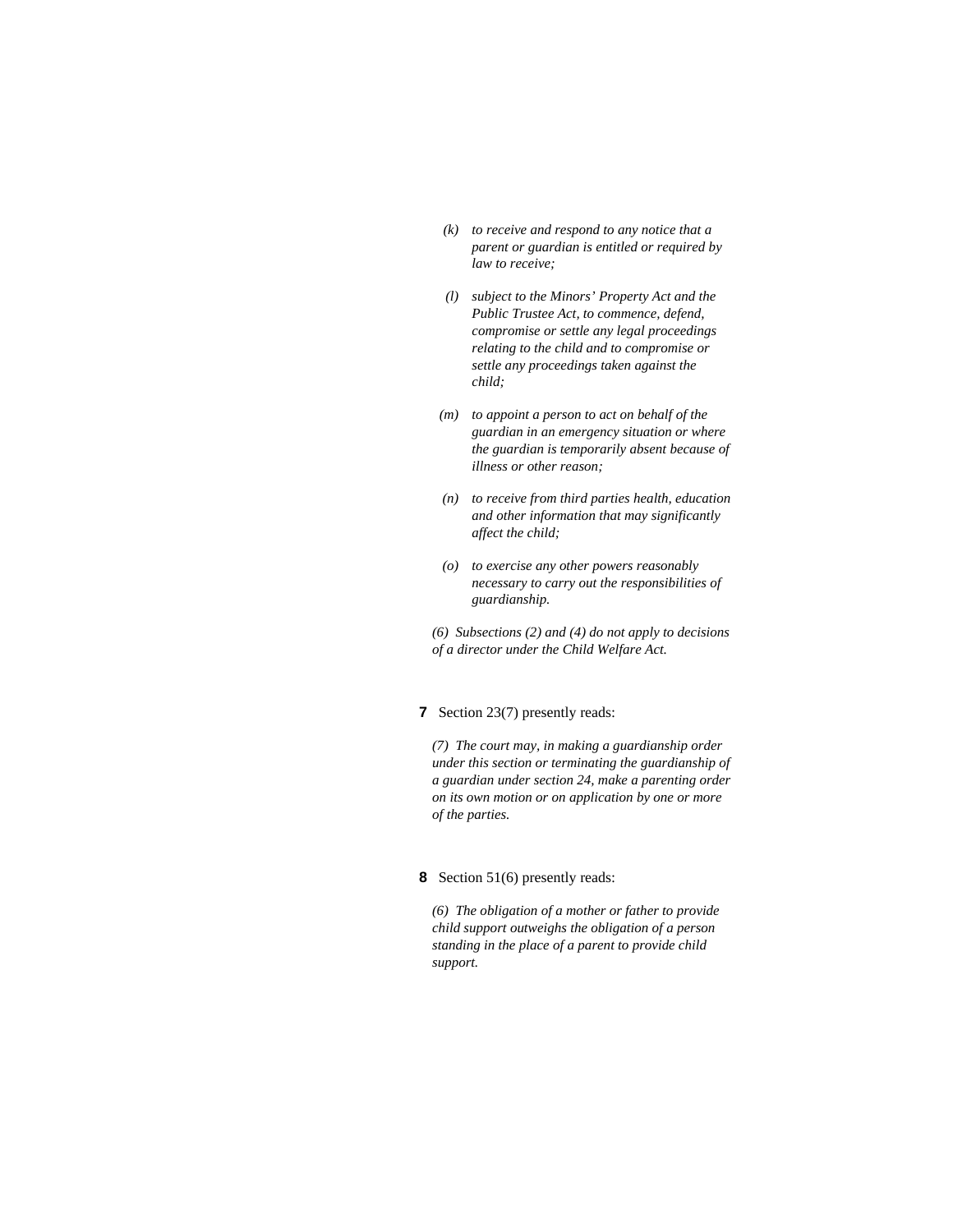#### **9** Section 66(3)(a) presently reads:

*(3) Without limiting the generality of subsection (2), the court may order one or more of the following:* 

 *(a) that an amount be paid in a lump sum periodically, either for an indefinite or limited period or until a specified event occurs;* 

#### **10** Section 77(4)(a) presently reads:

*(4) Before the court makes a variation order in respect of a child support order, the court shall satisfy itself that* 

 *(a) a change of circumstances, as provided for in the prescribed guidelines, has occurred since the making of the order or the last variation order made in respect of that order, or* 

*and in making the variation order, the court shall consider that change of circumstances or evidence.* 

#### **11** Section 87(c) presently reads:

*87 The following are admissible in evidence in a proceeding under this Act:* 

- *(c) an order of the court.*
- **12** Regulation-making authority to define party.

#### **13** Section 108 presently reads in part:

*(5) A declaration of parentage under the Domestic Relations Act continues in force according to its terms and may be enforced, varied or terminated as if the declaration of parentage were a declaration of parentage under this Act.*